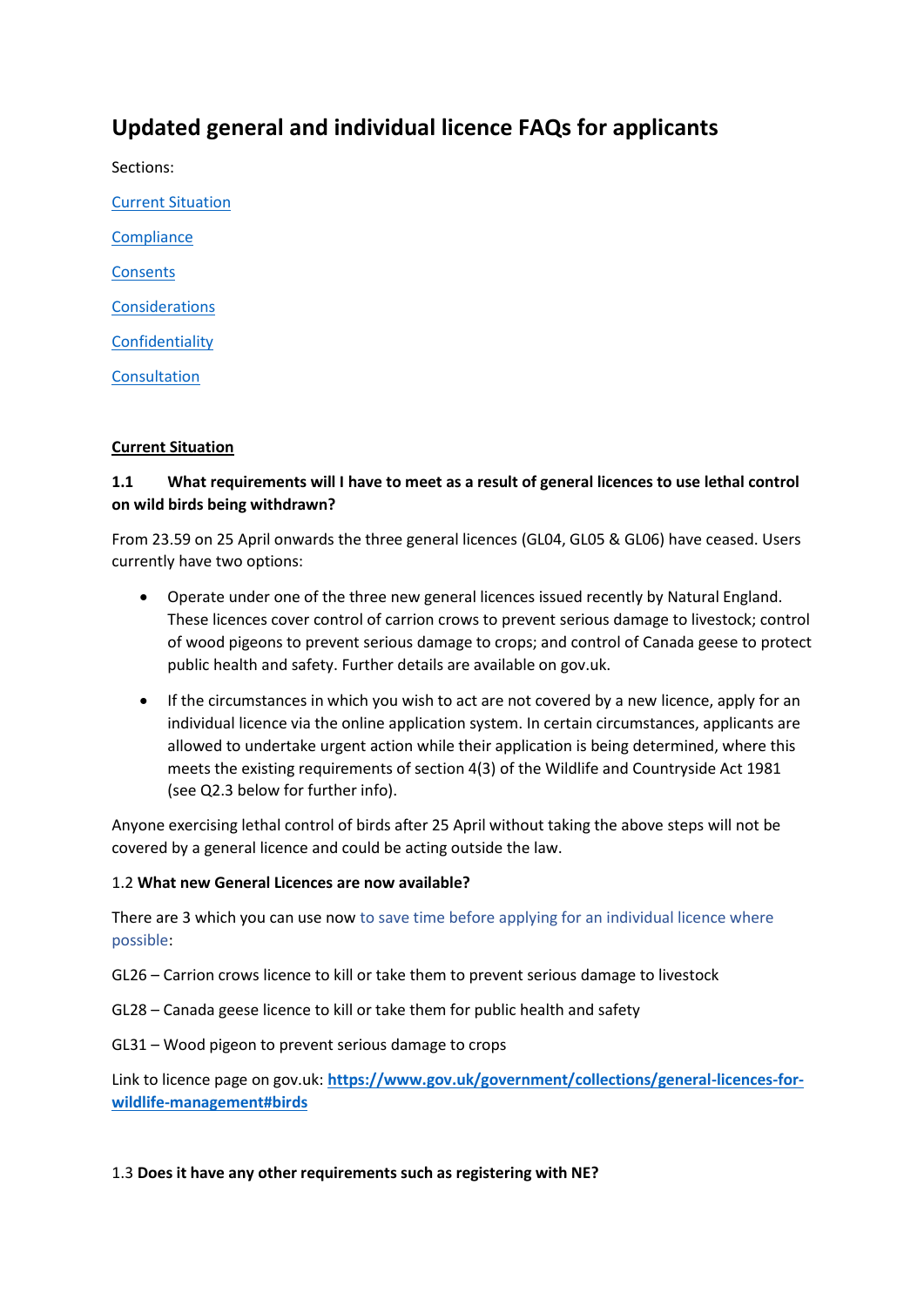Users do not need to apply or register to use this licence. Users of the licence are required to be able show that they are complying with the terms and conditions of the licence if asked by an officer of Natural England or the Police. Specifically users are required to be able to demonstrate:

- (i) what type of livestock any action under this licence is protecting;
- (ii) what lawful methods have been, and are being, taken to prevent predation of such livestock by carrion crow or why the lawful methods have they have not been taken;
- (iii) what measures have been and are being taken to minimise losses to that livestock from other predators and causes; and
- (iv) why the threat of predation from carrion crows is sufficiently serious to merit action under this licence

We are advising users they consider doing this by keeping a log of predation and the efforts taken by legal means to address problems. They do not need to submit records to NE.

### 1.4 **When I can apply for an individual licence?**

You can apply now. The online application system for individual licences became available on gov.uk on 25 April.

#### 1.5 **I need to take action now.**

Check if your circumstances are covered by one of the four new general licences in existence on [GOV.UK.](https://www.gov.uk/government/publications/wild-birds-licence-to-control-certain-species)

If they are not and where urgent action is required to protect public health and safety, prevent the spread of disease, or prevent serious damage to livestock, foodstuffs for livestock, crops, vegetables, fruit, growing timber, fisheries or inland waters, the user may be able to undertake lethal control in limited circumstances. There must be no other satisfactory alternative to lethal control and, as soon as it becomes apparent that action will be necessary where the purpose is preventing serious damage to livestock, foodstuff for livestock, crops, vegetables, fruit, growing timber, fisheries or inland waters, the user can only rely on this defence if he or she has applied for an individual licence and this has not already been determined.

The limited circumstances in which this defence [section 4 of the Wildlife and Countryside Act] applies do not include taking lethal action for the purposes of conserving flora and fauna.

#### 1.6 **Will I have to register with Natural England to be able to shoot pests on my land?**

Not if there is a general licence available: look first at gov.uk to see if your circumstances are covered. If the action you want to take is not covered by an existing licence published on gov.uk you will need to apply for an individual licence.

### 1.7 **Will all shooting to control 'pests' under the general licences have to stop in England whilst this is resolved?**

Only the 16 species listed under the three general licences GL 04/05/06 are affected by this revocation. Other licences, including licences that cover any of these same species, are unaffected.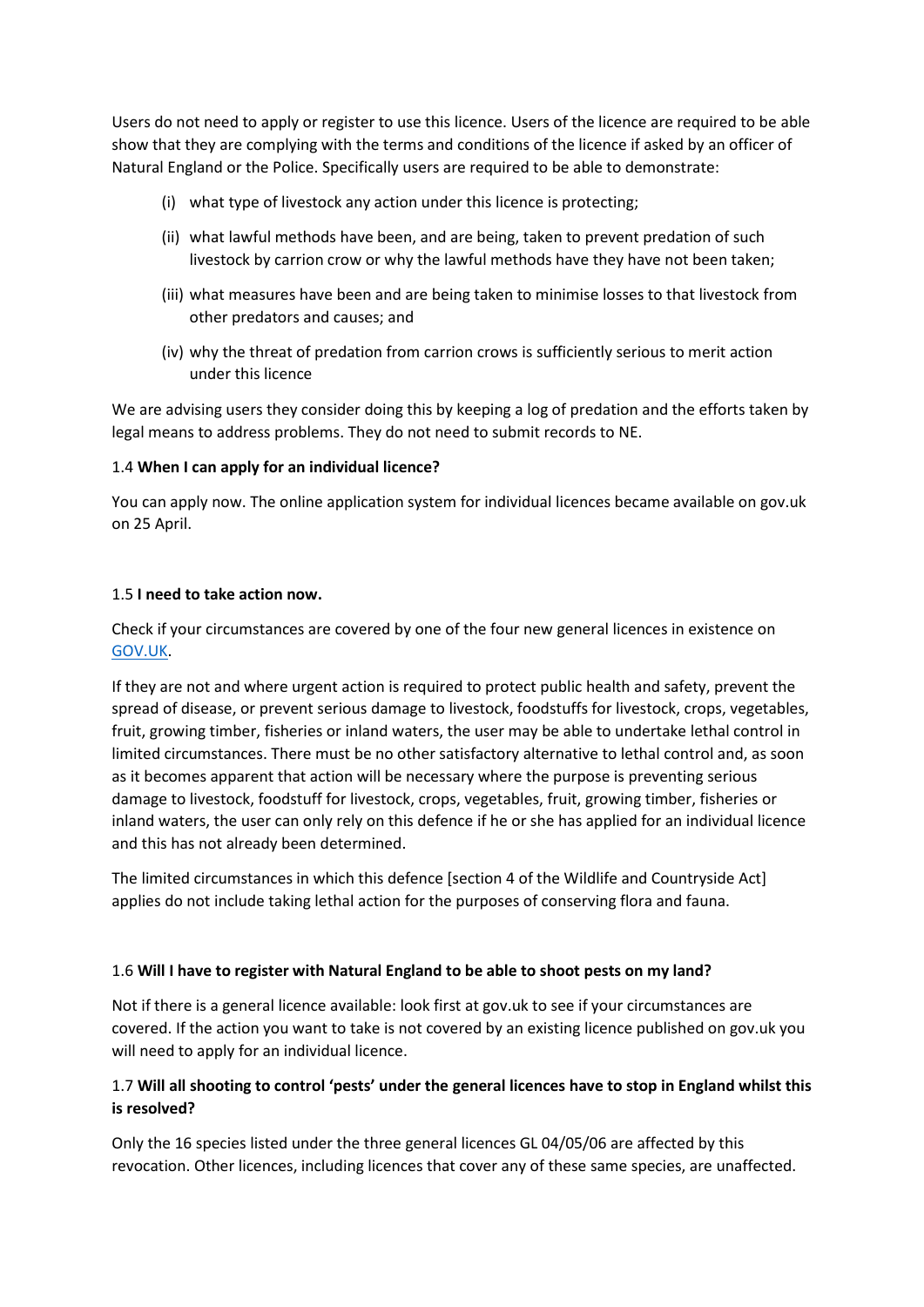### 1.8 **Have the three original GLs been reinstated as a result of Defra's action?**

No they haven't. Natural England had unequivocal legal advice that the original GLs were unlawful and left users open to prosecution.

The Secretary of State has taken back the power to issue general licences in this specific area. The Secretary of State says he wants to proceed quickly and carefully and his first step is the call for evidence.

### 1.9 **What about the individual licenses already issued? Are they still valid?**

Yes

### <span id="page-2-0"></span>**Compliance**

# 2.1 **Why do I need to keep a record of the problems and non-lethal methods used if NE doesn't want me to submit them? Isn't this an example of NE being overly bureaucratic and putting unnecessary burdens on landowners?**

Licence users should be able to demonstrate, if required by NE or the Police, that they are complying with the terms and conditions of the licence. If they are not doing so, they may be committing an offence. We are advising users to keep a log of predation and the efforts taken to address problems by legal means so that they can demonstrate how they are using the licence within the law.

### 2.2 **Does the licence cover the use of Larsen traps?**

Yes, the use of Larsen traps and multi-catch cage traps are allowed, provided users also comply with GL33 Standard Licence conditions for trapping wild birds and using decoys. This is also available on gov.uk.

#### 2.3 **Can you explain what is meant by "last resort"?**

- Section 16(1A)(a) of the Wildlife and Countryside Act 1981 provides that no licence may be granted for any specified purpose (such as the prevention of serious damage) unless Natural England is satisfied that, as regards that purpose, there is no satisfactory solution other than the actions it permits.
- Where non-lethal methods would be insufficient to achieve the purpose for which the licence may be granted, lethal methods may be necessary (and thus used as a last resort). The licence conditions for carrion crow therefore say that "before using the licence reasonable endeavours must have been made to resolve the problem using the lawful methods identified in Table 1 (unless their use would be impractical, without effect or disproportionate in the circumstances) and any other lawful methods that may be appropriate in the circumstances".
- The reference to "last resort" enables Natural England to be satisfied that there is no satisfactory alternative other than the actions that the general licence permits to achieve the relevant purpose.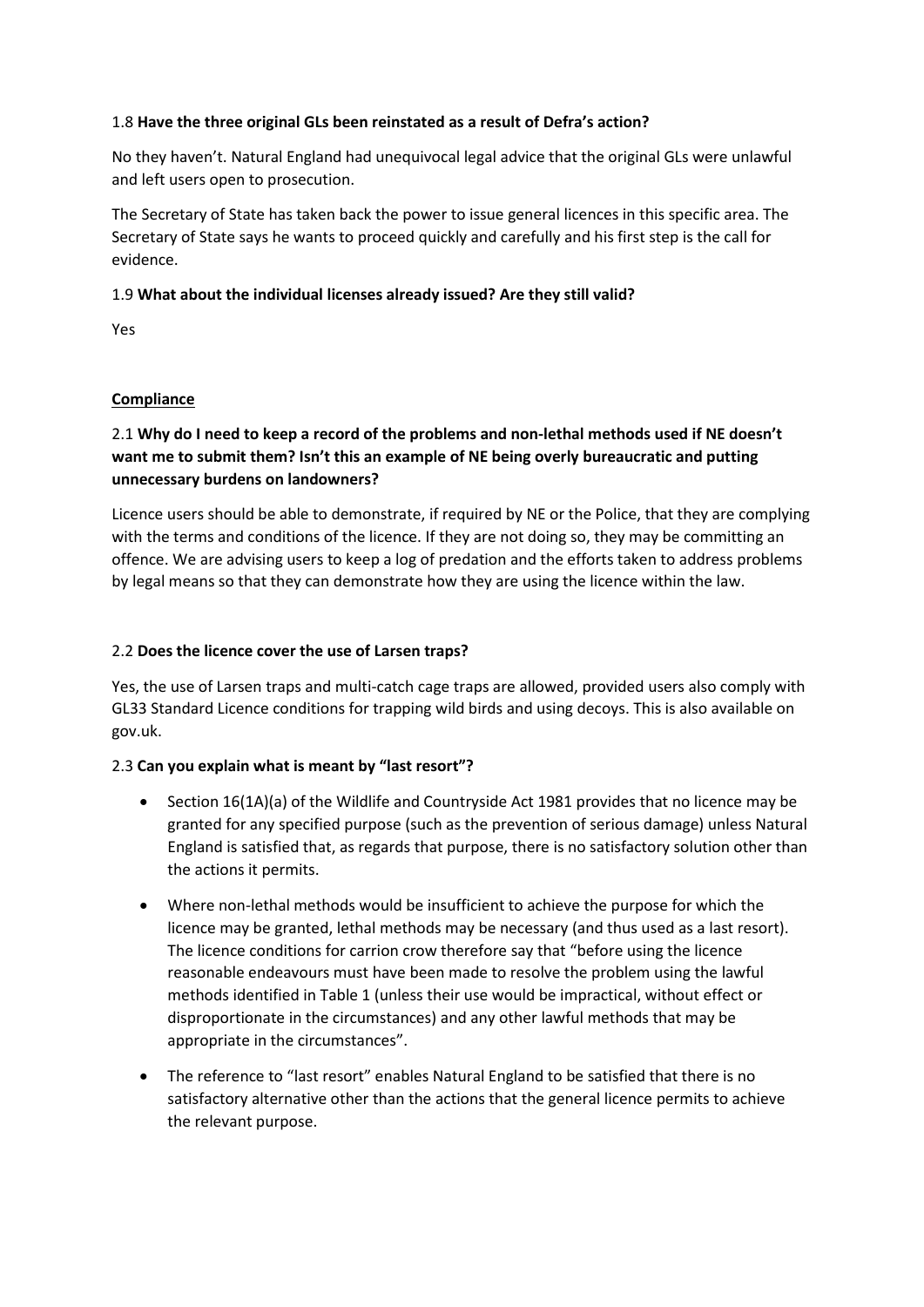# 2.4 **Am I required to try - and keep trying - all the alternatives methods of control listed in the licences before I can shoot?**

No you are not. All wild birds are protected in England and, by law, lethal control can only be used where there is no other satisfactory solution. The licence sets out some of the alternative methods to lethal control that Natural England expects the licence user to consider before resorting to lethal control. You are required to use, and continue to use, alternative methods **unless their use would be impractical, without effect or disproportionate in your circumstances**. There is good evidence that using lethal control alongside other methods can be most effective. Users are advised to keep a record of problems and the use of non-lethal methods, but do not need to submit those records to Natural England.

# 2.5 **If I am a user, who do I contact over the weekend if I have queries about my licence? NE or Defra?**

Licence users should continue to contact Natural England's general enquiries line on 0300 060 3900 for questions on the three GLs now in place, and for any questions about individual applications.

Defra is interested in hearing the views of those affected as part of its call for evidence which will inform future decisions. Defra's call for evidence is now live [https://www.gov.uk/government/consultations/use-of-general-licences-for-the-management-of](https://www.gov.uk/government/consultations/use-of-general-licences-for-the-management-of-certain-wild-birds-a-call-for-evidence)[certain-wild-birds-a-call-for-evidence](https://www.gov.uk/government/consultations/use-of-general-licences-for-the-management-of-certain-wild-birds-a-call-for-evidence)

The deadline is 5pm on 13 May.

### <span id="page-3-0"></span>**Consents**

# 3.1 **Why doesn't this licence allow me to shoot in SPAs and SSSIs** *and* **for 300 metres outside them? This is NE unnecessarily bringing in new restrictions.**

People who have a consent underpinned by a Habitats Regulation Assessment (HRA) to control certain wild bird species on Sites of Special Scientific Interest (SSSIs) can still continue to do so. If people are unsure if their consent is supported by an HRA, or they need to take action in a SSSI which is not covered by their existing consent, they should talk to their usual contact in the local Natural England office. If you do not know who that is, please contact our customer enquiry service on 0300 060 3900. Details of Natural England's offices available [here.](https://www.gov.uk/government/organisations/natural-england/about/access-and-opening)

# 3.2 **Members are expressing confusion about whether the licence is for the individual or the premises – is that the land owner or the tenant who needs the licence? This needs clarifying.**

The individual licences allow people to work across all of England, and on any land, as long as they have that land owner's written permission.

#### 3.3 **How do you demonstrate that you have landowner permission under an individual licence?**

This permission would need to be in writing, which is laid out in the licensing conditions. "The licence may authorise other people to act on their behalf, but that must be in their writing."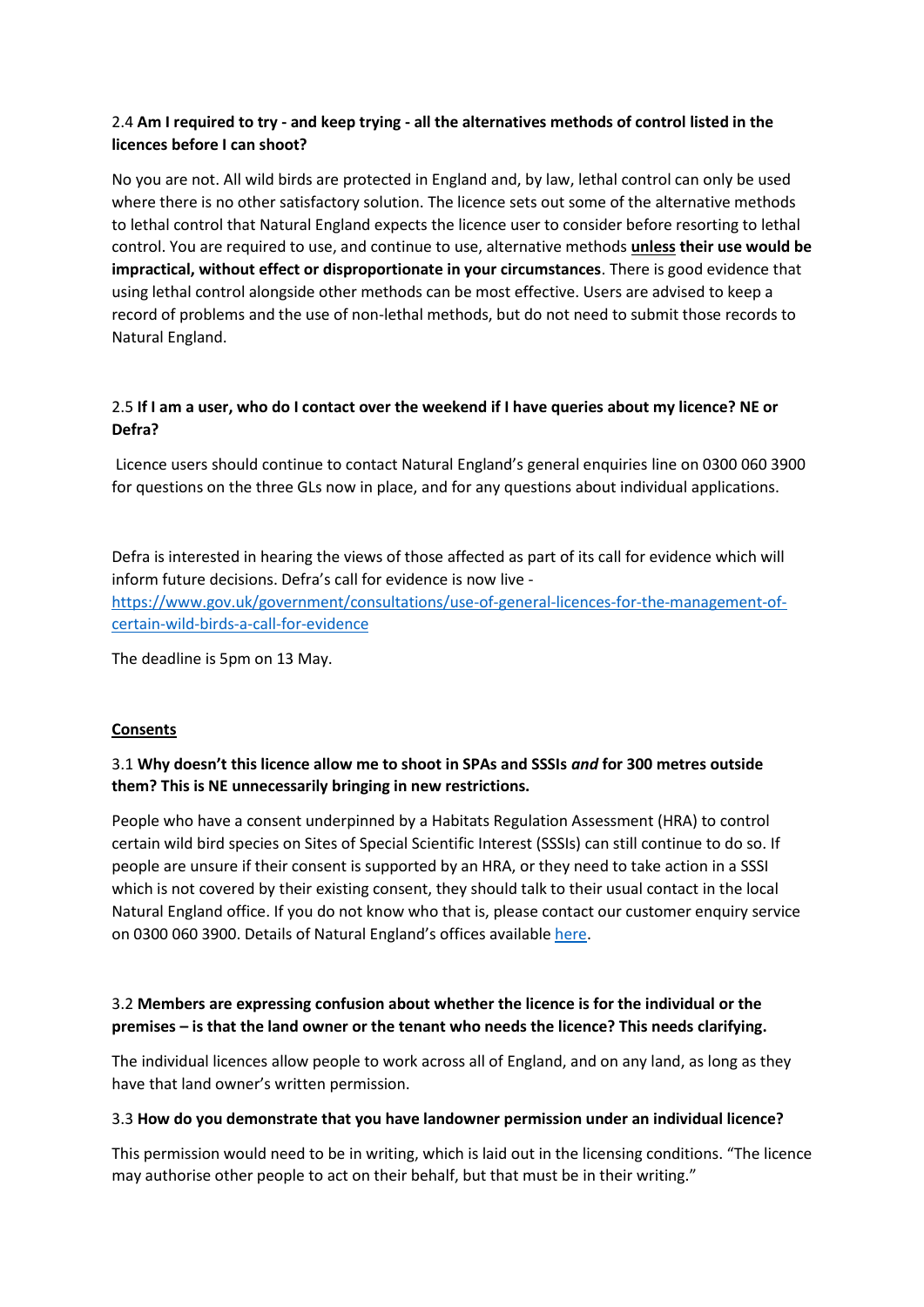### 3.4 **Why have I only received a licence for some of the species on my application forms?**

Individual licences are being processed in a priority order which starts with those that are unable to use the Sec4 defence. Therefore licences for killing to preserve flora and fauna will be determined first. Alongside this a timetable of new general licences is being developed which may enable actions, included in applications to be carried out.

### 3.5 **Why do you need a licence to shoot these 'pests'?**

All wild bird species in the UK are legally protected, even common species and those that some people consider to be 'pests'. Therefore, lethal control can only be carried out lawfully under a licence from the relevant statutory conservation agency (NE in England).

### 3.6 **Can I still use the 3 new GLs for carrion crow, Canada goose and wood pigeon NE has recently issued?**

Yes – these are still available for you to use.

Carrion crows – kill or take, or destroy their nests and eggs to prevent serious damage to vulnerable livestock.

Wood pigeons - kill or take, or damage or destroy their nests and eggs to prevent serious damage to crops.

Canada geese – kill or take during the close season to preserve public health and safety

### 3.7 **So there will be no new GLs in the next week? Or longer? What am I meant to do in the meantime?**

There are three new licences in place to cover carrion crow (prevent serious damage to vulnerable live stock), wood pigeon (prevent serious damage to crops) and Canada goose (to preserve public health and safety). If you need to control other species you can apply for an individual licence and if you need to act urgently you can do this under certain conditions <https://www.gov.uk/government/publications/wild-birds-licence-to-control-certain-species>

#### 3.8 **What now? Should people who need to shoot continue to apply for individual licences?**

Where action is not covered by a General Licence, those in need are still able to apply to Natural England for an individual licence using a simplified process on [gov.uk.](http://gov.uk/) In limited circumstances, applicants may be allowed to undertake urgent action in accordance with the existing requirements of section 4 of the WCA.

The Secretary of State has asked officials within Defra to initiate a swift but formal evidence gathering exercise in order to capture information from all concerned parties about the recent withdrawal of the three general licences (GL04, GL05 & GL06). Defra say that all relevant evidence gathered from that exercise, alongside information that Defra and Natural England have already received since 25 April, will inform his decisions and approach.

#### <span id="page-4-0"></span>**Considerations**

#### 4.1 **What if my circumstances aren't covered by this licence?**

You will need to apply for an individual licence (see next section for more info)